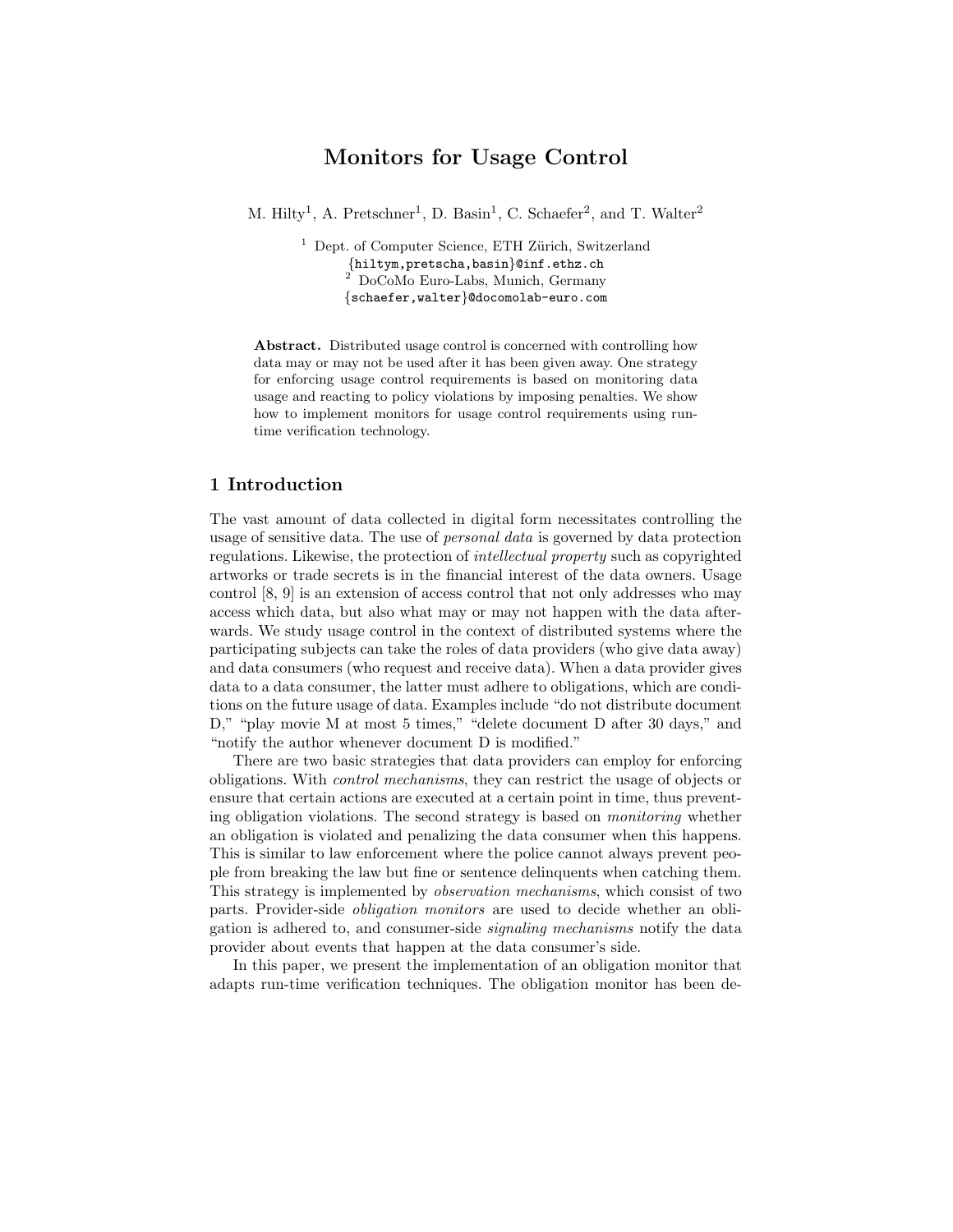signed to monitor a wide range of usage control requirements that were identified in earlier studies. This is the first application of run-time monitoring to usage control to the best of our knowledge.

## 2 Background

Obligations The Obligation Specification Language (OSL) [6] is a language for expressing obligations in usage control. OSL is a temporal logic similar to LTL and includes constructs for expressions that frequently occur in usage control requirements and that are difficult to express with standard LTL operators. In particular, OSL is able to express cardinality conditions, conditions on the accumulated usage time, and both permissions and prohibitions. An obligation expressed in OSL formulates a property that every execution trace of a data consumer must satisfy.

We call an obligation o fulfilled in a trace t at time n if t with every possible extension after n satisfies  $o$ . In contrast,  $o$  is *violated* in t at time n if t with every possible extension after  $n$  does not satisfy  $o$  [5]. Violation and fulfillment correspond to the notions of bad and good prefixes introduced by Kupferman and Vardi [7]. We use them to decide the points in time when penalties should be triggered (i.e., when an obligation is violated) or when the monitoring of an obligation can be stopped (when it is either violated or fulfilled).

Related Work Monitoring as an enforcement strategy for obligations has been proposed by Bettini et al. [1]. There are many different approaches to the monitoring of temporal formulae. These approaches differ depending on the expressiveness of the input language and the techniques used for monitoring. General overviews of such systems are given in [2, 3]. In terms of the implemented techniques, we can differentiate between rewriting-based and automata-based approaches. Automata-based algorithms have an initialization overhead that results from building the automata, and this overhead is usually exponential in the length of the monitored formula. However, they are only linear in the size of the formula at run-time, whereas the rewriting-based algorithms do not have any initialization overhead but are less efficient at runtime [10].

## 3 Observation Mechanisms

An observation mechanism consists of a provider-side obligation monitor and a consumer-side signaling mechanism. The signaling mechanism observes the actions of a data consumer and informs the monitor about these observations by sending dedicated *signals*. If the monitor detects the violation of an obligation, the corresponding penalty is triggered. If an obligation is fulfilled or violated, its monitoring is stopped. The signaling mechanism may send signals corresponding to single actions or sequences of actions. In the latter case, obligation monitors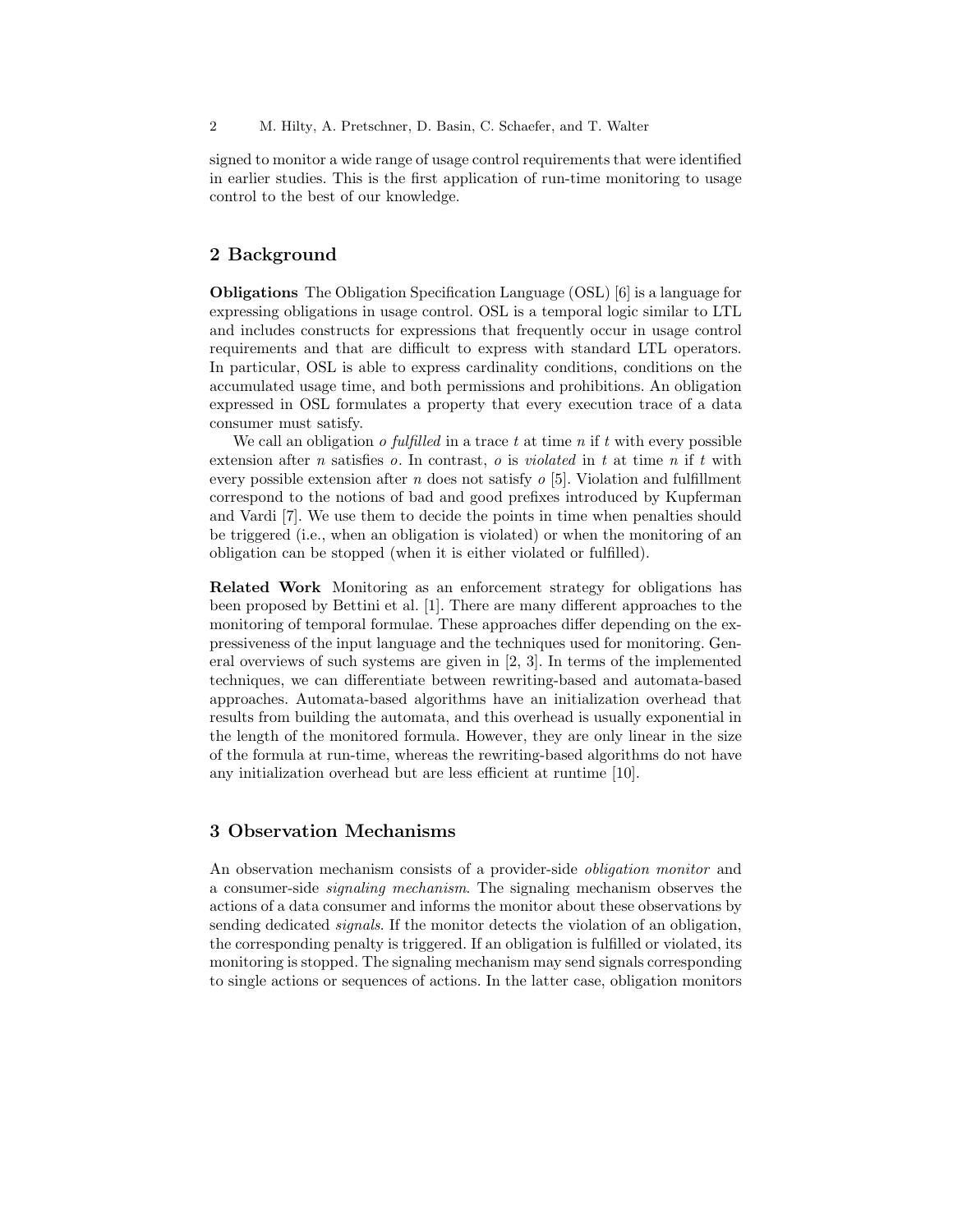can also be deployed at the consumer side. In the extreme case, the whole monitoring functionality may be included in the signaling mechanism, which then informs the data provider in case an obligation is violated.

The signals received by the data provider must be trustworthy in the following sense: (1) the observations of the signaling mechanism must correspond to what really happens at the data consumer (correctness and completeness); (2) the signaling mechanism itself must not be tampered with; and (3) the signals must not be altered or blocked during transmission. How these guarantees can be provided is outside the scope of this paper. However, monitoring also makes sense even when only some of them hold. If signals cannot always be transmitted, for example, then the monitoring functionality can be integrated into the signaling mechanism. This way, the signaling mechanism can go online periodically and tell the data provider whether violations have occurred.

# 4 Obligation Monitors

Monitoring Algorithm The process of finding good and bad prefixes for temporal formulae has been studied in the discipline of run-time verification [2, 3]. An important criterion for selecting an algorithm was efficient support for all operators of OSL. While all OSL formulae can be translated into LTL formulae, direct translation results in poor performance. For instance, OSL can express exclusive permissions such as the obligation that a given data item may only be sent to two subjects. Enumerating all subjects that are not allowed, which is necessary when translating permission expressions to LTL, not only makes the resulting monitors potentially very large, but also poses problems when new subjects are dynamically added to the system. Thus, such exclusive permissions should be directly supported by the monitoring algorithm as well.

The algorithm we have chosen is based on the work of Geilen and Dams [4]. It is a tableau construction that constructs a timed automaton for every obligation. When a transition is not defined, this indicates the violation of the obligation, and when a special state is reached, then the obligation is fulfilled. We have extended the algorithm to efficiently support cardinality conditions by introducing dedicated counters, which are similar to timers. Further, we have introduced special support for the permission operators of OSL.

Implementation We have prototypically implemented the obligation monitor in Java. Tests have shown that the following factors impact the monitoring performance: the number of simultaneously monitored obligations, the size of the obligations, the frequency at which signals are received, and the duration of the clock cycle. The number of actions that are prohibited by an exclusive permission does not have an effect on the performance of the monitor, and neither does the size of the number in a cardinality condition. Determining the exact performance of the monitor is outside the scope of this paper, especially as the implementation itself is not yet optimized towards heavy workloads.